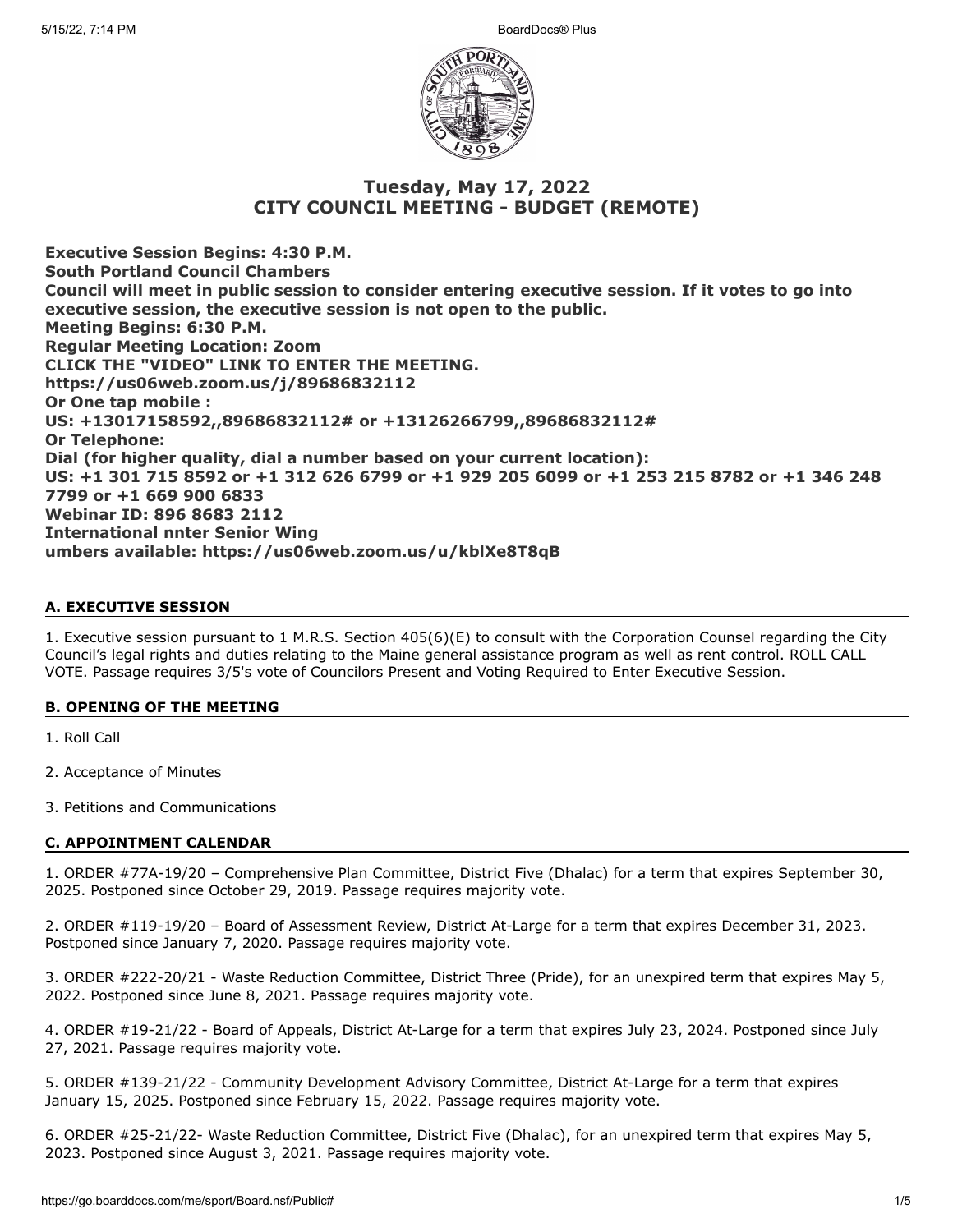7. ORDER #28-21/22 - Landcare Management Advisory Committee, MBPC Licensed Landscape Professional, for an unexpired term that expires January 31, 2023. Postponed since August 17, 2021. Passage requires majority vote.

8. ORDER #41-21/22 - Board of Appeals, District Five (Dhalac), for an unexpired term that expires July 23, 2023. Postponed since September 7, 2021. Passage requires majority vote.

9. ORDER #118- 21/22 - Transit Advisory Committee, District Five (Dhalac), for an unexpired term that expires September 30, 2022. Postponed since January 4, 2022. Passage requires majority vote.

10. ORDER #136-21/22 - Human Rights Commission, District One (Leighton), for an unexpired term that expires October 5, 2024. Postponed since February 1, 2022. Passage requires majority vote.

11. ORDER #152-21/22 - Board of Assessment Review, District Two (Lewis), for a term that expires March 15, 2025. Postponed since March 15, 2022. Passage requires majority vote.

12. ORDER #153-21/22 - Community Development Advisory Committee, District At-Large (Henderson), for an unexpired term that expires January 14, 2023. Postponed since March 15, 2022. Passage requires majority vote.

13. ORDER #154-21/22 - Community Development Advisory Committee, District Five (Dhalac), for an unexpired term that expires January 14, 2024. Postponed since March 15, 2022. Passage requires majority vote.

14. ORDER #173-21/22 - Civil Service Commission, District Five (Dhalac), for an unexpired term that expires February 28, 2026. Postponed since April 19, 2022. Passage requires majority vote.

15. ORDER #199-21/22 - Landcare Management Advisory Committee, Resident Member, for an unexpired term that expires January 30, 2023. Passage requires majority vote.

16. ORDER #200-21/22 - Planning Board, District Three (Pride), for an unexpired term that expires April 1, 2024. Passage requires majority vote.

17. ORDER #201-21/22 - Historic Preservation Committee, District Four (Cohen), for an unexpired term that expires January 31, 2024. Passage requires majority vote.

### **D. CONSENT CALENDAR**

1. ORDER #202-21/22 - Authorizing the temporary street closures of Nutter Road, Mountain View Road, Nelson Road, and half of Highland Avenue between Nutter Road and Mountain View Road, for the 3rd annual South Portland Youth Triathlon on June 25, 2022 with a rain date of June 26, 2022 from 8:30 A.M. to 11:00AM. ROLL CALL VOTE.

2. ORDER #203-21/22 - Authorizing the temporary street closure of Broadway from Southern Maine Community College to Mill Creek Park on May 30, 2022 for the Memorial Day Parade from 10:30 A.M. to 11:00 A.M. ROLL CALL VOTE.

3. ORDER #204-21/22 - Authorizing the temporary street closure of Loveitts Field Road between Ledge Road and Channel Road from 3:00 P.M. - 7:00 P.M. for a neighborhood block party on June 4, 2022 (rain date June 5, 2022). ROLL CALL VOTE.

4. ORDER #205-21/22 - Authorizing the temporary street closure of Hinckley Drive between Ocean Street and Cottage Rd from 10:30 A.M. - 3:30 P.M. on May 21, 2022 for Spring Fest 2022. ROLL CALL VOTE.

### **E. CITIZEN DISCUSSION (PART I)**

1. Citizen Discussion

### **F. PUBLIC HEARINGS AND ACTION**

1. ORDER #206-21/22 - Granting BenRueben's Knishery, 145 Ocean Street, a Use of Public Sidewalk license for Outdoor Seating. Passage requires majority vote.

2. ORDINANCE #19-21/22 - Amending Chapter 27, "Zoning", Sec. 27-766. Space and Bulk Regulations (CCRT). Passed first reading on May 3, 2022. ROLL CALL VOTE. Passage requires five (5) affirmative votes.

3. ORDINANCE #20-21/22 - Amending Chapter 3, "Animals and Fowl", and Chapter 18, "Parks and Recreation", regarding dogs and open spaces. Amended and passed first reading May 3, 2022. ROLL CALL VOTE. Passage requires majority vote.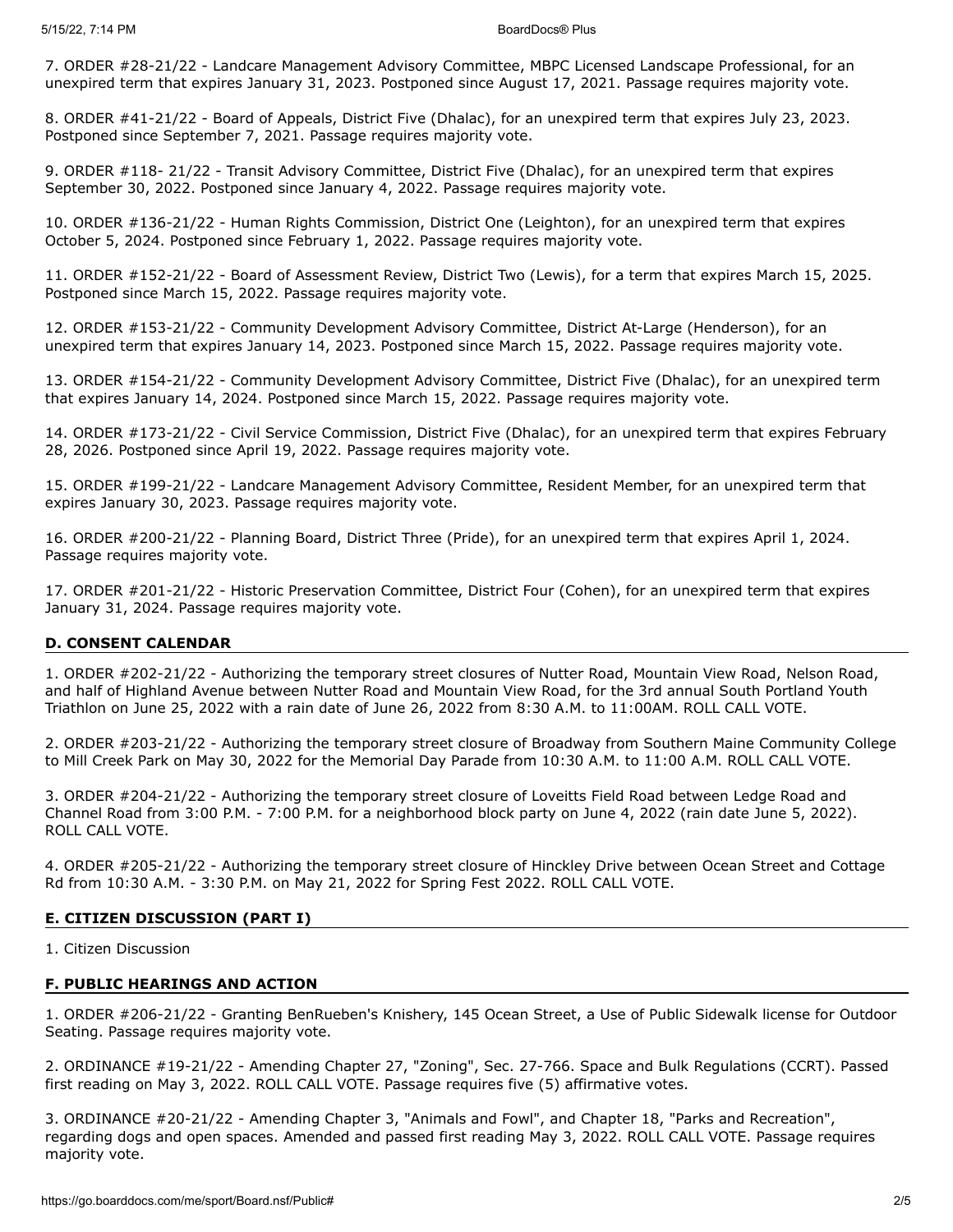### **G. ACTION ON OLD AND NEW BUSINESS**

1. ORDINANCE #21-21/22 - Amending Chapter 10, "Health, Welfare and Sanitation Generally" and Chapter 17, "Offenses-Miscellaneous Provisions", regarding Non-inclusive Language. First reading. ROLL CALL VOTE. Passage requires majority vote.

2. RESOLVE #20-21/22 - that \$24,161,319 be expended for Regular Instruction. ROLL CALL VOTE. Passage requires majority vote.

3. RESOLVE #21-21/22 - that \$11,697,907 be expended for Special Education. ROLL CALL VOTE. Passage requires majority vote.

4. RESOLVE #22-21/22 - that \$0 be expended for Career and Technical Education. ROLL CALL VOTE. Passage requires majority vote.

5. RESOLVE #23-21/22 - that \$1,173,013 be expended for Other Instruction. ROLL CALL VOTE. Passage requires majority vote.

6. RESOLVE #24-21/22- that \$3,817,035 be expended for Student and Staff Support. ROLL CALL VOTE. Passage requires majority vote.

7. RESOLVE #25-21/22 - that \$1,800,271 be expended for System Administration. ROLL CALL VOTE. Passage requires majority vote.

8. RESOLVE #26-21/22 - that \$2,819,808 be expended for School Administration. ROLL CALL VOTE. Passage requires majority vote.

9. RESOLVE #27-21/22 - that \$2,461,739 be expended for Transportation and Buses. ROLL CALL VOTE. Passage requires majority vote.

10. RESOLVE #28-21/22 - that \$5,122,187 be expended for Facilities Maintenance. ROLL CALL VOTE. Passage requires majority vote.

11. RESOLVE #29-21/22 - that \$6,066,217 be expended for Debt Service and Other Commitments. ROLL CALL VOTE. Passage requires majority vote.

12. RESOLVE #30-21/22 - that \$566,800 be expended All Other Expenditures. ROLL CALL VOTE. Passage requires majority vote.

13. RESOLVE #31-21/22 - that \$40,162,731.96 be appropriated for the total cost of funding public education from prekindergarten to grade 12 as described in the Essential Programs and Services Funding Act and that \$32,653,255.00 be raised as the City's contribution to the total cost of funding public education from pre-kindergarten to grade 12 as described in the Essential Programs and Services Funding Act in accordance with the Maine Revised Statutes, Title 20-A, section 15688. Explanation: The City's contribution to the total cost of funding public education from pre-kindergarten to grade 12 as described in the Essential Programs and Services Funding Act is the amount of money determined by state law to be the minimum amount that the municipality must raise in order to receive the full amount of State dollars. ROLL CALL VOTE. Passage requires majority vote.

14. RESOLVE #32-21/22 - that \$2,959,357 be raised and appropriated for the annual payments on debt service previously approved by the voters for non-State-funded school construction projects and non-State-funded portions of school construction projects in addition to the funds appropriated as the local share of the City's contribution to the total cost of funding public education from pre-kindergarten to grade 12. Explanation: Non-State-funded debt service is the amount of money needed for the annual payments on the City's long-term debt for major school construction projects that are not approved for state subsidy. The bonding of this long-term debt was previously approved by the voters of the City as follows: SPHS Auditorium/Cafeteria Construction, approved by voters on November 8, 1994. Elementary Schools Construction and Renovation, approved by voters on November 6, 2001. South Portland High School Addition and Renovation, approved by voters on November 2, 2010. ROLL CALL VOTE. Passage requires majority vote.

15. RESOLVE #33-21/22 - that \$11,665,564 be raised and appropriated in additional local funds, which exceed the State's Essential Programs and Services Allocation model by \$11,665,564 as required to fund the budget recommended by the Board of Education. The Board of Education recommends \$11,665,564 for additional local funds and gives the following reasons for exceeding the State's Essential Programs and Services funding model by \$11,665,564. Cocurricular/athletic costs not recognized by EPS Maintaining/Staffing two small Middle Schools rather than one Staffing for Nursing Services greater than acknowledged by EPS Maintaining/Staffing five small Elementary Schools rather than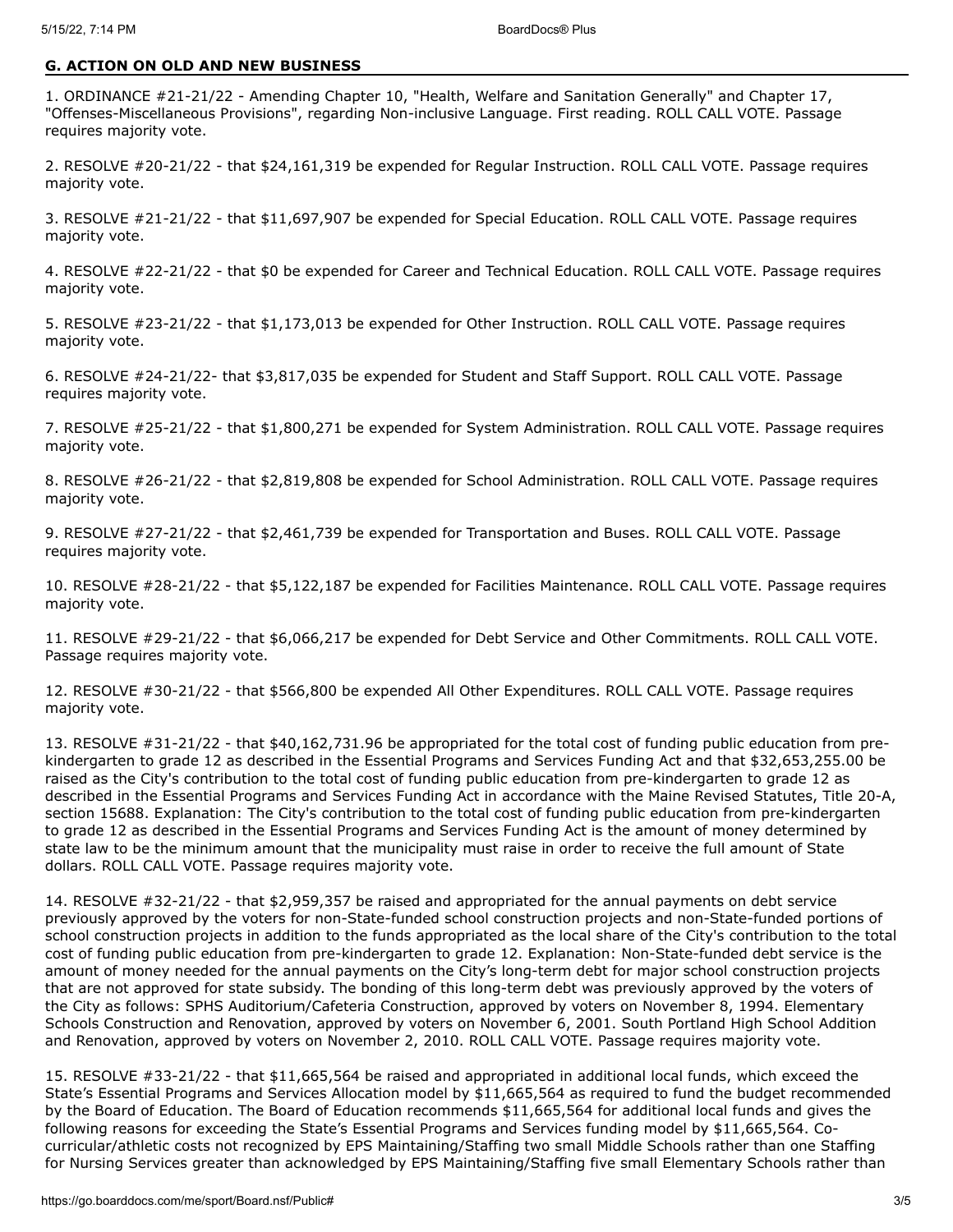### 5/15/22, 7:14 PM BoardDocs® Plus

four Class Size Targets less than State standard Lease payments for interactive white boards/displays at the five elementary schools Capital Improvement Projects for Mahoney, Memorial and SPHS approved by voters on June 9, 2009 Renovation of the Transportation Facility as approved by voters on November 5, 2019 Explanation: The additional local funds are those locally raised funds over and above the municipality's local contribution to the total cost of funding public education from pre-kindergarten to grade 12 as described in the Essential Programs and Services Funding Act and local amounts raised for the annual payment on non-State funded debt service that will help achieve the school department budget for educational programs. ROLL CALL VOTE. Passage requires majority vote.

16. RESOLVE #34-21/22 - that the Board of Education be authorized to expend \$59,686,296 for the fiscal year beginning July 1, 2022 and ending June 30, 2023 from the municipality's contribution to the total cost of funding public education from pre-kindergarten to grade 12 as described in the Essential Programs and Services Funding Act, non-State funded school construction projects, additional local funds for school purposes under the Maine Revised Statutes, Title 20-A, section 15690, unexpended balances, tuition receipts, state subsidy and other receipts for the support of schools. ROLL CALL VOTE. Passage requires majority vote.

17. RESOLVE #35-21/22 - that the City of South Portland will appropriate \$25,000 for Adult Education and raise \$25,000 as the local share; with authorization to expend any additional, incidental, or miscellaneous receipts in the interest and for the well-being of the adult education program. Passage requires majority vote.

18. RESOLVE #36-21/22- that the City of South Portland will raise and appropriate \$485,000 in additional local dollars in support of the food service program. ROLL CALL VOTE. Passage requires majority vote.

19. RESOLVE #37-21/22 - that the Board of Education be authorized to use all or part of additional state subsidy received, if any, to increase expenditures for school purposes in cost center categories approved by the School Board, increase the allocation of finances in a reserve fund approved by the School Board, and/or decrease the local cost share expectation, as defined in Title 20 A, section  $15671 A(1)(B)$ , for local property taxpayers for funding public education as approved by the School Board. ROLL CALL VOTE. Passage requires majority vote.

20. RESOLVE #38-21/22 - that the Board of Education be authorized to use all or part of additional state subsidy received, if any, to increase expenditures for school purposes in cost center categories approved by the School Board, increase the allocation of finances in a reserve fund approved by the School Board, and/or decrease the local cost share expectation, as defined in Title 20 A, section  $15671 A(1)(B)$ , for local property taxpayers for funding public education as approved by the School Board. ROLL CALL VOTE. Passage requires majority vote.

21. ORDER #207-21/22- Authorizing the Superintendent to implement the FY23 School Department Capital Improvement Plan in the amount of \$301,300 as detailed in the Superintendent's memo and FY22 Proposed CIP Expenditure Summary. ROLL CALL VOTE. Passage requires majority vote.

22. RESOLVE #39-21/22 - Proclamation for Public Works Director Doug Howard. ROLL CALL VOTE. Passage requires majority vote.

23. RESOLVE #40-21/22 - Declaring Racism as a Public Health Crisis. ROLL CALL VOTE. Passage requires majority vote.

24. ORDER #208-21/22 - Accepting a donation of equipment from Operation Underground Railroad to the Police Department. ROLL CALL VOTE. Passage requires majority vote.

25. ORDER #209-21/22 - Instructing City Staff to Repaint Various City Crosswalks with Pride Colors. ROLL CALL VOTE. Passage requires majority vote.

26. ORDER #210- Instructing City Staff to Repaint the Crosswalk at the intersection of Pillsbury Street and Cottage Road green, white, and red in Recognition of DiPietro Market's 50th Anniversary. ROLL CALL VOTE. Passage requires majority vote.

27. RESOLVE #41-21/22 - Statement of Support for safe and legal access to reproductive health. Passage requires majority vote.

# **H. CITIZEN DISCUSSION (PART II)**

1. Citizen Discussion

# **I. COMMUNICATION FROM THE CITY MANAGER**

# **J. COUNCILOR'S ROUND ROBIN**

### **K. ADJOURNMENT**